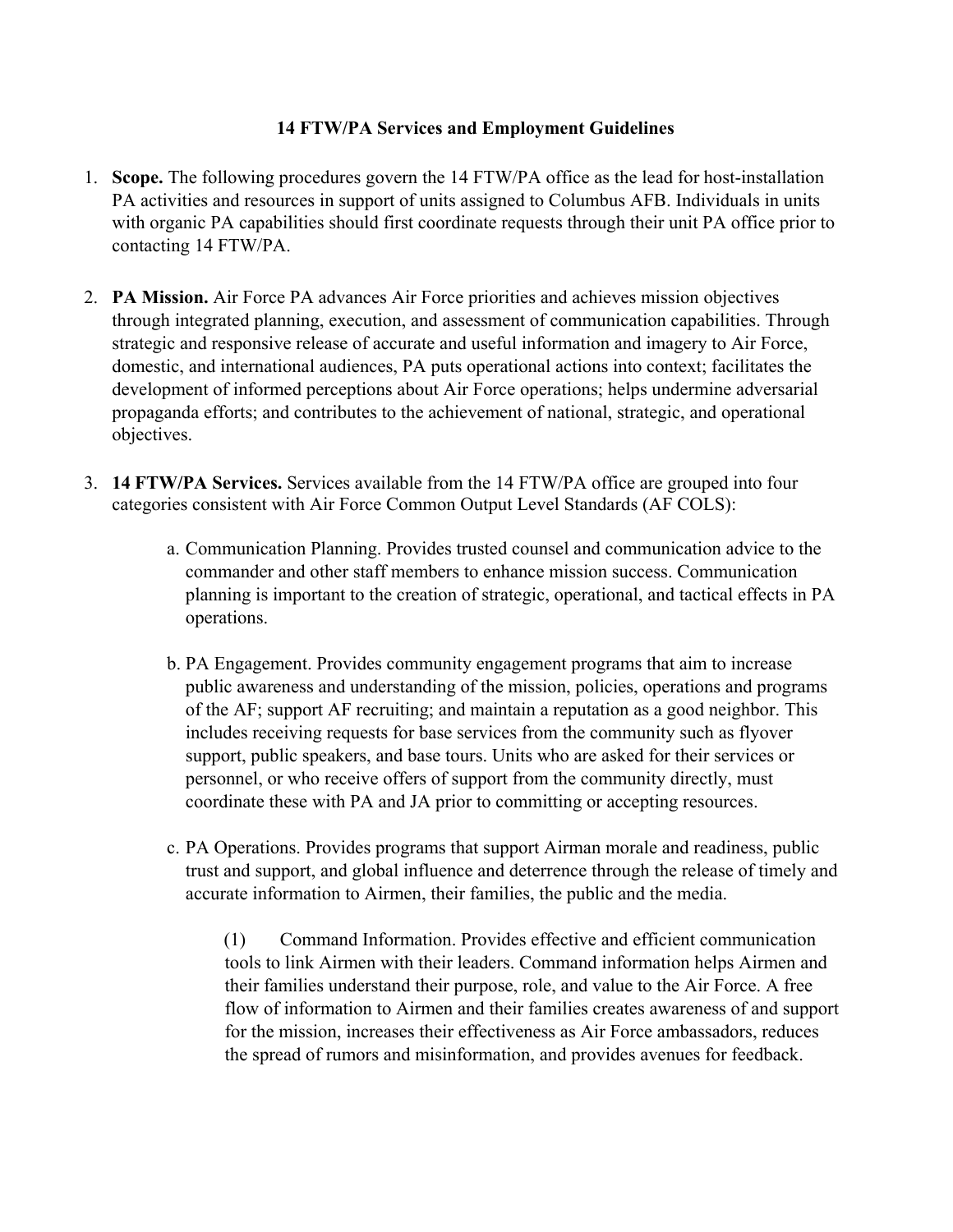(2) Environmental. Supports environmental program objectives and requirements by facilitating public notification and involvement and communicating the Air Force's commitment to environmental excellence. (3) Media Operations. Facilitates engagement and two-way communication with the media, which is often one of the most rapid and credible means of delivering the commander's message. Remaining open, honest, and accessible to the maximum extent possible normally results in greater accuracy, context, and timeliness in communicating with internal and external audiences. Personnel assigned to Columbus Air Force Base will coordinate all official media requests and queries through the 14 FTW/PA office.

(4) Security and Policy Review. Ensures information intended for public release will neither adversely affect national security nor threaten the safety, security, or privacy of Air Force personnel, while adhering to the policy of "maximum disclosure, minimum delay." Personnel must obtain necessary security and policy review before releasing official imagery, documents, information, or proposed statements outside the Air Force.

- d. Visual Information (VI). Provides programs that collect, preserve and accession VI products to meet operational, informational, training, research, legal, historical and administrative needs. Visual products, such as photo, video, and graphics, are catalysts for effective communication and document the Air Force's visual history, through the accessioning process, for future generations.
- 4. **Availability.** The PA office will be manned during normal duty hours. A PA representative will be on-call 24 hours a day, 7 days a week (including holidays), and will accomplish emergency services as required by security forces, the Air Force Office of Special Investigations, the safety office and/or wing leadership. During non-duty hours, the on-call PA representative can be contacted through the command post.
- 5. **Requesting Support.** Submit PA support requests to the 14 FTW/PA email account at 14ftw.pa@us.af.mil with a minimum advance notice of 24 hours; requests for VI support should be submitted with a completed Air Force Form 833 attached to  $\overline{v}$  icms $\overline{a}$  us. af.mil. Advance notice provides PA the ability to ensure the necessary equipment and personnel are available. Failure to coordinate in advance will reduce the likelihood that the event can receive PA support. For cancellations, there must be at least a 24 hour notice prior to the event occurring. Consumergrade still and video equipment is available for self-help use on a first-come, first-served basis when the PA staff is already scheduled to support higher or equal priority tasks. Inquiries regarding the availability of equipment contact multimedia at  $\overline{v}$  icms $\omega$ us.af.mil.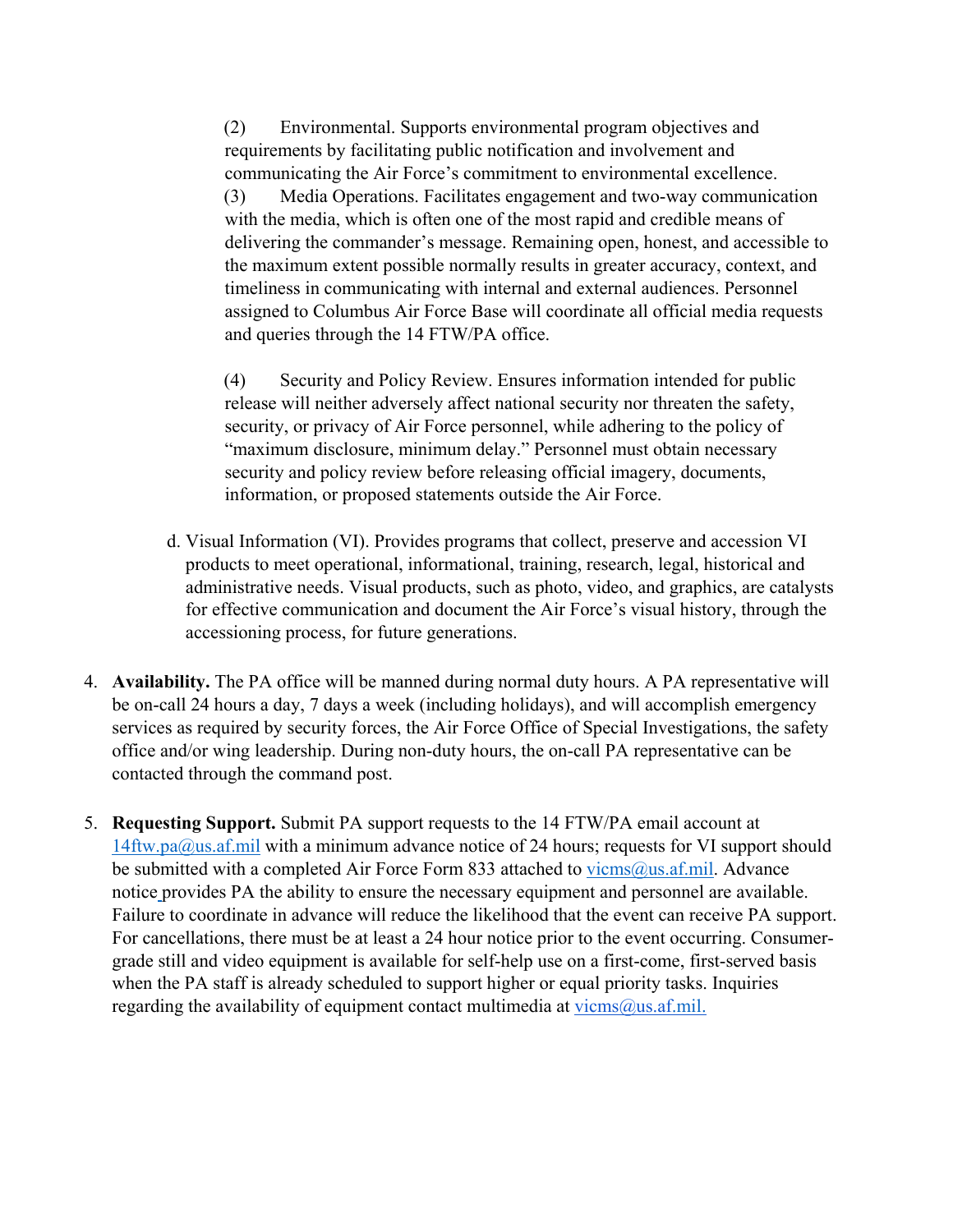- 6. **Prioritized Employment Plan.** The 14 FTW/PA office provides support according to the following system focused on the commander's priorities, operational core tasks, urgency, mission impact, agencies supported, and resources available. This system helps control the flow of work and ensures all mission-critical needs are met. A detailed list of services and their associated priority level can be found at the enclosed prioritization/employment matrix (Attachment 1):
	- a. Core services are services that directly support emergent or operational mission requirements.

(1) Priority one requests include support for time-critical official investigations, crisis response, and other requests directly impacting the ability of the installation to perform its operational mission. This includes alert documentation for evidentiary and decisional purposes, and assisting senior leaders with public and media interaction during emergencies and contingencies.

(2) Priority two requests include support for non-time-sensitive official investigations, combat readiness, critical items in direct support of priorities and initiatives of commanders at wing level or higher, operational test and evaluation missions, and MAJCOM-directed support. This priority also entails communication to stakeholders and key publics in support of official goals and objectives.

b. Non-core services are defined as services that do not directly affect an operational mission requirement.

(1) Priority three requests include routine support for education and training, unit-level command information, wing-level official recognition programs, and installation support. This generally includes routine communication with internal and external audiences.

(2) Priority four requests include all other production services not outlined above. It is possible requests in this priority level may need to be fulfilled through self-help services.

(3) Priority five requests are items that have been specifically designated as self-help services only.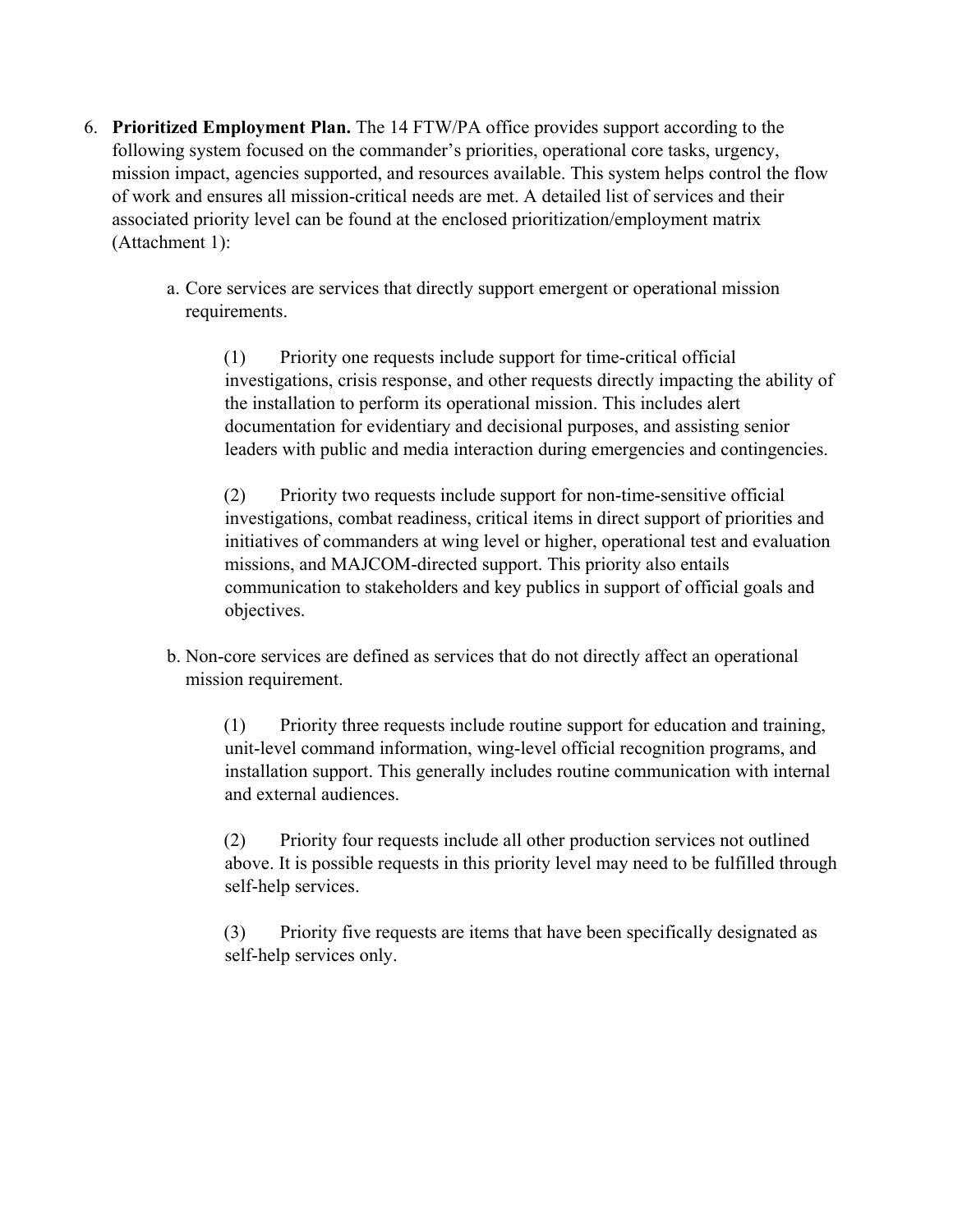## 7. **Restrictions.**

a. IAW AFI 35-109, government-funded PA and VI resources will not be used to:

(1) Provide souvenirs, personal gifts, mementos, or farewell gifts. Examples include "hero" shots in front of aircraft cockpits (unless provided as part of a Distinguished Visitor (DV) orientation flight), booster club promotional items, group photos intended to commemorate events such as golf tournaments or recreational gatherings, and sports team photos.

(2) Support or document farewell parties or social events unless certified as newsworthy or having historical significance by the base historian or chief of PA. When an event is determined to be historically significant, PA resources may be provided to meet official news and documentation requirements only. Historical significance must still meet the requirements for official use.

(3) Create products used primarily for entertainment during farewell parties or social events.

(4) Support advertising for MWR- or services-sponsored recognition programs. MWR events are marketed via the Force Support Squadron.

- b. Altering imagery. Air Force PA offices are trusted agents. Because PA professionals create products that can be used in legal proceedings and for critical decision-making, absolute trust and confidence in the truthfulness of products they create is essential. Official imagery may not be altered, unless it is specifically exempted by Department of Defense Instruction (DODI) 5040.02, *Visual Information*. Examples of requests that will not be supported include changes to personal appearance in an official portrait and digitally adding or removing content to a photo or changing the photo in a way that misrepresented the facts or circumstances of the event captured.
- c. Use of Copyrighted Materials. Using copyrighted media requires a separate license or explicit permission. Generally, both music and programs recorded from broadcasts are copyrighted. Having the source recording or music score does not confer any right to reproduce, transfer, or otherwise use or perform the recorded material, either as a whole or in part. Refer to AFI 51-303, *Intellectual Property--Patents, Patent Related Matters, Trademarks and Copyrights*, for guidance.
- d. Morale, Welfare and Recreation (MWR) Support. MWR and Services activities are authorized support for Category A (Mission Sustaining) and Category B (Basic Community Support Activities). Category A programs are essential to the military mission and are authorized all support. Category B activities are closely related to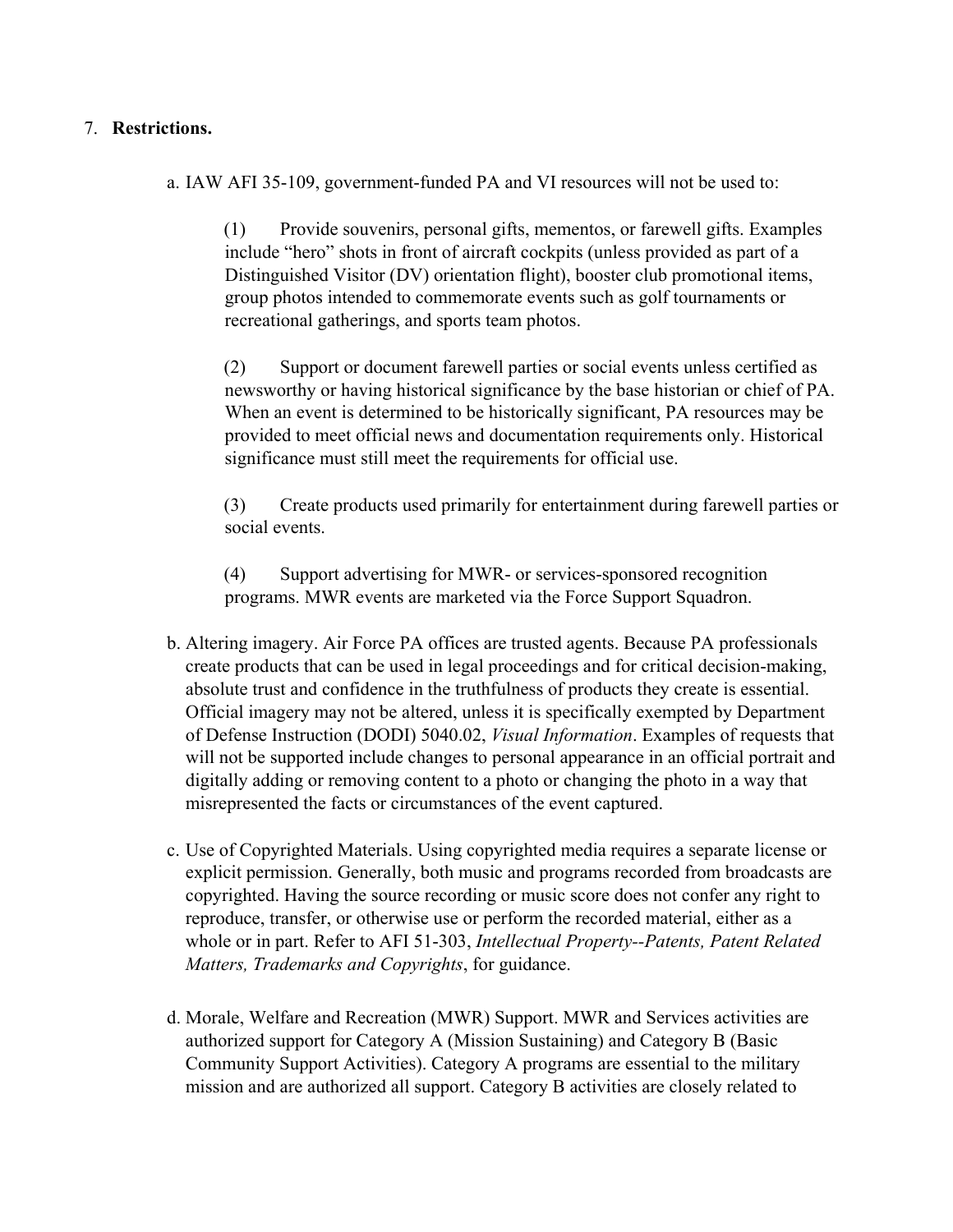Category A activities and are essentially community support programs. The PA office can furnish support to these activities as long as the MWR activity does not generate revenue. For additional clarification of MWR activities, refer to AFI 65-106, *Appropriated Fund Support of Morale, Welfare, and Recreation and Non-appropriated Fund Instrumentalities*.

# 8. **Additional Considerations.**

- a. Studio Photography. Studio photography is by appointment only and available for official portraits as required by AFI as well as applications for special duty assignments, official passports, and citizenship applications. Chain-of-command studio photography will be provided for leadership at the group-level and above (commander, deputy/vice commander, senior enlisted leader, and first sergeant) as well as wing quarterly and annual award winners at the group-level and above. Electronic copies and one hard copy up to size 8x10 will be provided to the requestor.
- b. Photographic services to include digital photography, digital printing, CD/DVD burning, image manipulation, archiving imagery, historical copy imagery, and computer enhancement of imagery for wing level official functions only.
- c. VI Equipment Purchase Review. IAW AFI 35-109, *Visual Information*, units wishing to purchase video or still cameras and photographic printers must receive approval from 14 FTW/PA to preclude duplication of effort and to ensure equipment, system, and data compatibility.

## 9. **14 FTW Email Guidelines**

- a. Members should not communicate outside of their immediate assigned organization. For example, if a member is in the 14 OSS and desires to send an OG wide email, that email should be sent to the OG executive officers for them to disseminate.
- b. It is discouraged to send a wing-wide email by using all 3 of the "group-all" email systems. Entire wing emails should only be sent using the "Blaze-All" email system and will only be sent by either the wing commander, vice wing commander, or Public Affairs.

## 10. **Marquee Guidelines**

a. The CAFB Marquee is a tool used to disseminate pertinent information to the vast majority of the base populace. Information displayed on the marquee should be limited to events and information with wing level impact and shall be applicable to the base population at large. Providers of information for niche segments of the population will contact the 14th Flying Training Wing Public Affairs office to determine the best distribution method.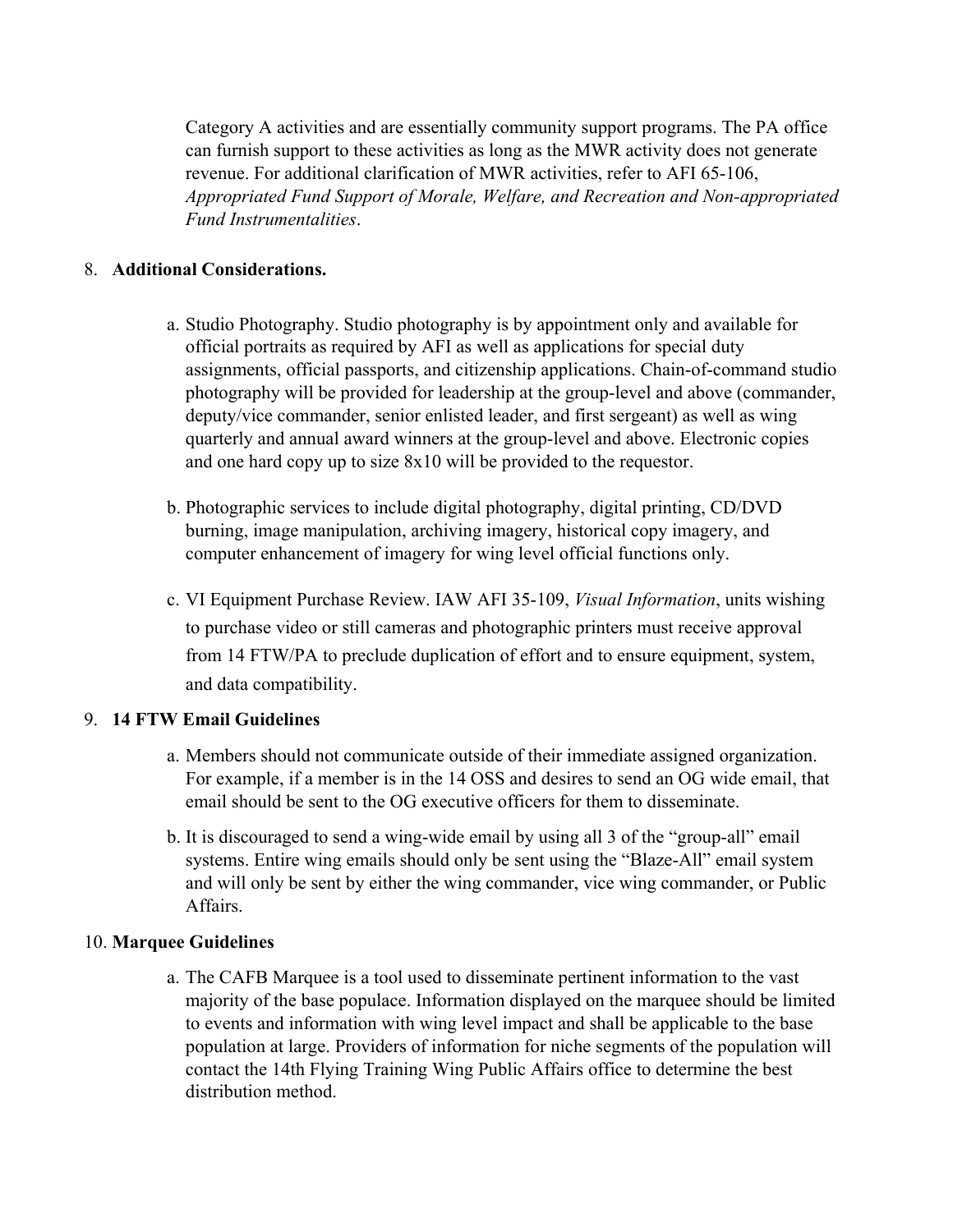b. Due to limited space on the marquee, the following priority system is used when determining availability of services provided:

**Priority I:** Commander-directed information, emergencies requiring immediate notification (command messages, evacuations) **Priority II:** Mission-essential or urgent messages (recalls, school evacuations)

**Priority III:** Day-to-day notifications (construction, office closures, event

cancellations)

**Priority IV:** Necessary, routine reminders or announcements by non-unit, military affiliated organizations (AFSA, AAC, CGOC, Spouses Club, 5/6, Top 3, etc.).

- c. To submit content for the marquee, email information via Columbus Marquee and Blaze Bulletin Request Form to 14 ftw.pa@us.af.mil at least 24 hours prior to the event occurring. All submitted content will be subject to prioritization and will run on the marquee no longer than a week, unless otherwise directed by the wing commander. Announcements not appropriate for the bulletin will be forwarded for considered inclusion in Silver Wings.
- d. The 14FTW/PA office is required to edit submissions for style, content, and brevity.

## 11. **BLAZE Bulletin Guidelines**

- a. The CAFB BLAZE Bulletin will appear at computer log-in and is an effective tool to disseminate pertinent information to the vast majority of the base populace. It will also be available on the CAFB official website, columbus.af.mil. Information within the bulletin should be limited to events and information with wing level impact and shall be applicable to the base population at large. Providers of information for niche segments of the population will contact the 14th Flying Training Wing Public Affairs office to determine the best distribution method.
- b. Due to limited space on the bulletin, the following priority system is used when determining availability of services provided:

**Priority I:** Commander-directed information, emergencies requiring immediate notification (command messages, evacuations)